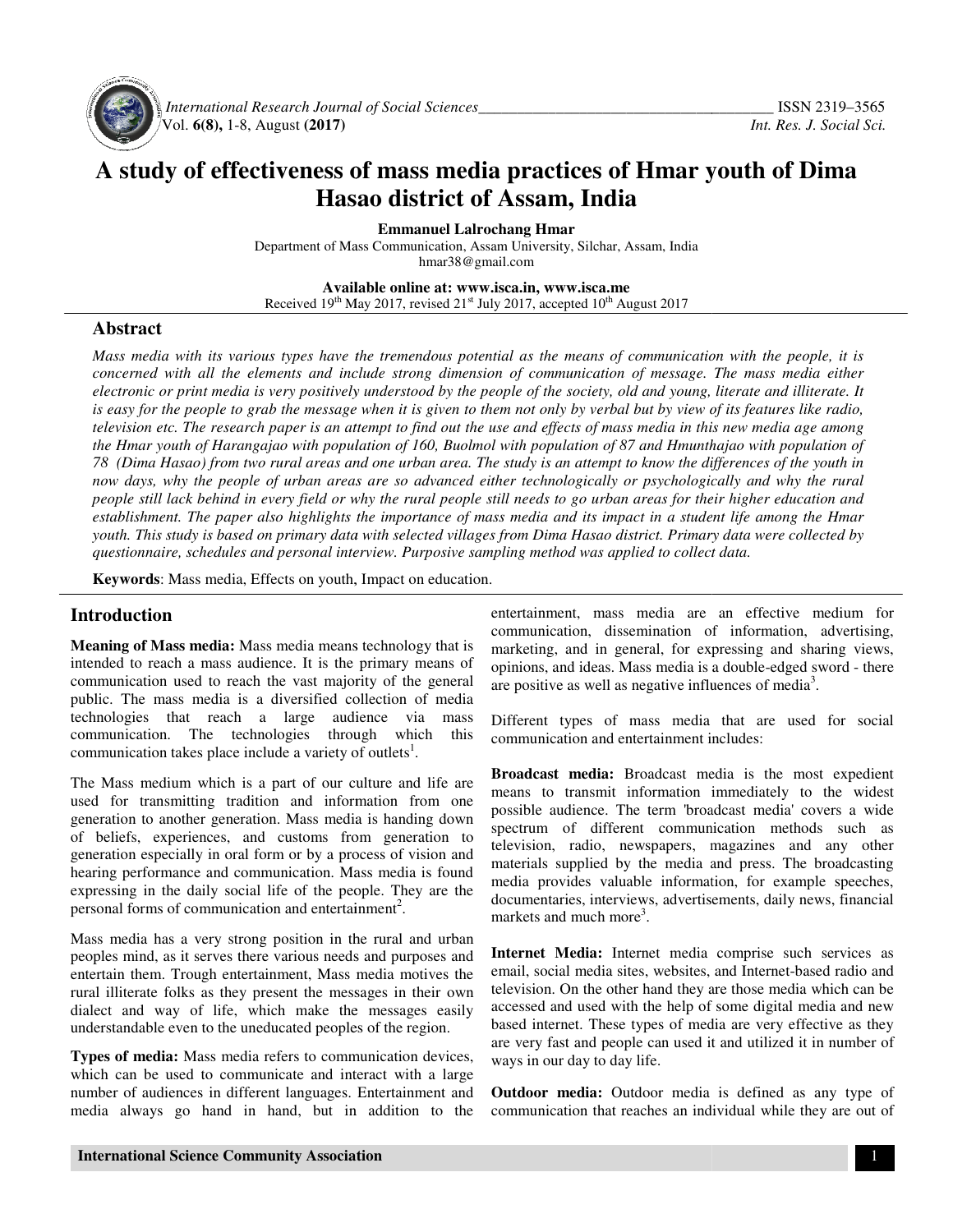the home. In particular, billboards, posters, and mass trans The effectiveness of outdoor media, especially of mass transit media has been demonstrated for disseminating knowledge of a social problem and promoting healthy behavioral change it placards represent a promising avenue for science learning. Outdoor media combines the strengths of audio-visual communication with the visibility of outdoor and make them understanding in a better way with its different industries<sup>4</sup>.

**Literature Review:** Literature is the integral part of the research process. The existing literature helps to acquaint the researcher with the available body of knowledge in the research area. It is comprehensive and broadens the knowledge base in the research area and helped the investigator the deep insight into the research problem.

Wilbur Schramm emphasized on the role of communication in the process of social change by saying that the development of mass media is one of the requisites form and signs of modernizing society. Communication is not something that has life of its own, it is something people do. It is the fundamental process of society, the way that people relate to each other<sup>5</sup>.

Alfonso Gumucio Dagron and Thomas Tufte examines that in the communication process that involves the traditional channels of communication are invariably all purpose, general audience oriented, information – dissemination process, while secondary channels are often feedback channels that are mostly purpose audience specific Communication for Social Change<sup>6</sup>.

CV Narasimha Reddy says that tradition is a custom handed down from one generation to another. Traditional Media by nature are those indigenous forms of communication, which have their roots in the cultural tradition of the country. According to him traditional medium is defined as a folk art form by which a message is communicated in the form of spoken words, song and body language and facial expression. Folk media are personal, appear in the form human style and the message is direct from artiste to the audience.

This media are still alive in villages and continue to provide both information and entertainment to the people in remote areas who are not exposed to the modern media of communication<sup>7</sup>.

Arvind Kumar in his study pointed out that folk media reflect the ethos of the people, which are characterized by the spontaneity that spring from the emotions of common people in their natural surroundings. It reflects the tradition and customs of a community, which are linked to ceremonies and activities in various regions, and every region has its own folk art that is immensely popular and relevant in that area.

Having being exposed to this art form for centuries and the familiarity of the language, gestures, music and rhythm makes the traditional media more acceptable among the rural people $8$ .

Sachindra Narayan defines tradition as a social situation process in which elements of the cultural heritage are transmitted from generation to generation by contracts of continuity or the nonmaterial cultural context so transmitted, having transmitted, having the prestige sanction of antiquity<sup>9</sup>.

**Research problem:** Mass media is very important organ of the communication in tribal societies. Its vibration, ability to connect people, indignity, simplicity, aliveness, and participatory nature makes it unique and effective. In today's life, as everything is moving fast with the newly media and ICT advancing so somewhere those who are not aware of it are left very far behind.

Many Hmar people staying in the poverty line and backward area of Assam, Dima Hasao district did not know to utilize the new mass media and as a result they stay silent, so without the effectiveness of mass media they will not be able to get in touch with the newly world $^{10}$ .

But with the study of these many of them will be able to connect themselves with the advanced technology world and stay connected with it. As a result a connection of love, integrity, development and standardisation will be developed among them with the use of different mass media. The research will highlight the uses of mass media in rural and urban areas among the Hmar community people and they will be able to utilize the most widely and common used mass media in every field especially in the field of education etc.

Such studies will bring a development, quick and easy ways of education to the youth people of the rural area, especially the tribal people who have got the platform but has been left far by the ICT They will be able to understand the effective of mass media in the rural area and they will be able to used it in their daily life.

## **Methodology**

Primary source of data were used to collect for the study. Primary data are collected by questionnaire schedules, Purposive sampling method is applied to collect the data from the respondents. i.e. the hmar people residing from two selected villages and one selected town of Dima Hasao district, name, Hmunthajao, Buolmuol and Harangajao with a population of Harangajao 160, Hmunthajao 87, and Buolmuol 78. Selected people like leader of Hmar student association, elder scholars, and village elders were also interviewed as they were well acquainted with the topics and which were very helpful for the formation of the study. Both male and female were chosen at the sample of the study.

Keeping in mind less number of respondent simple random sampling was used to determine the samples. Total 160 samples were collected from total 325 Hmar people residing in the selected villages and towns $^{11}$ .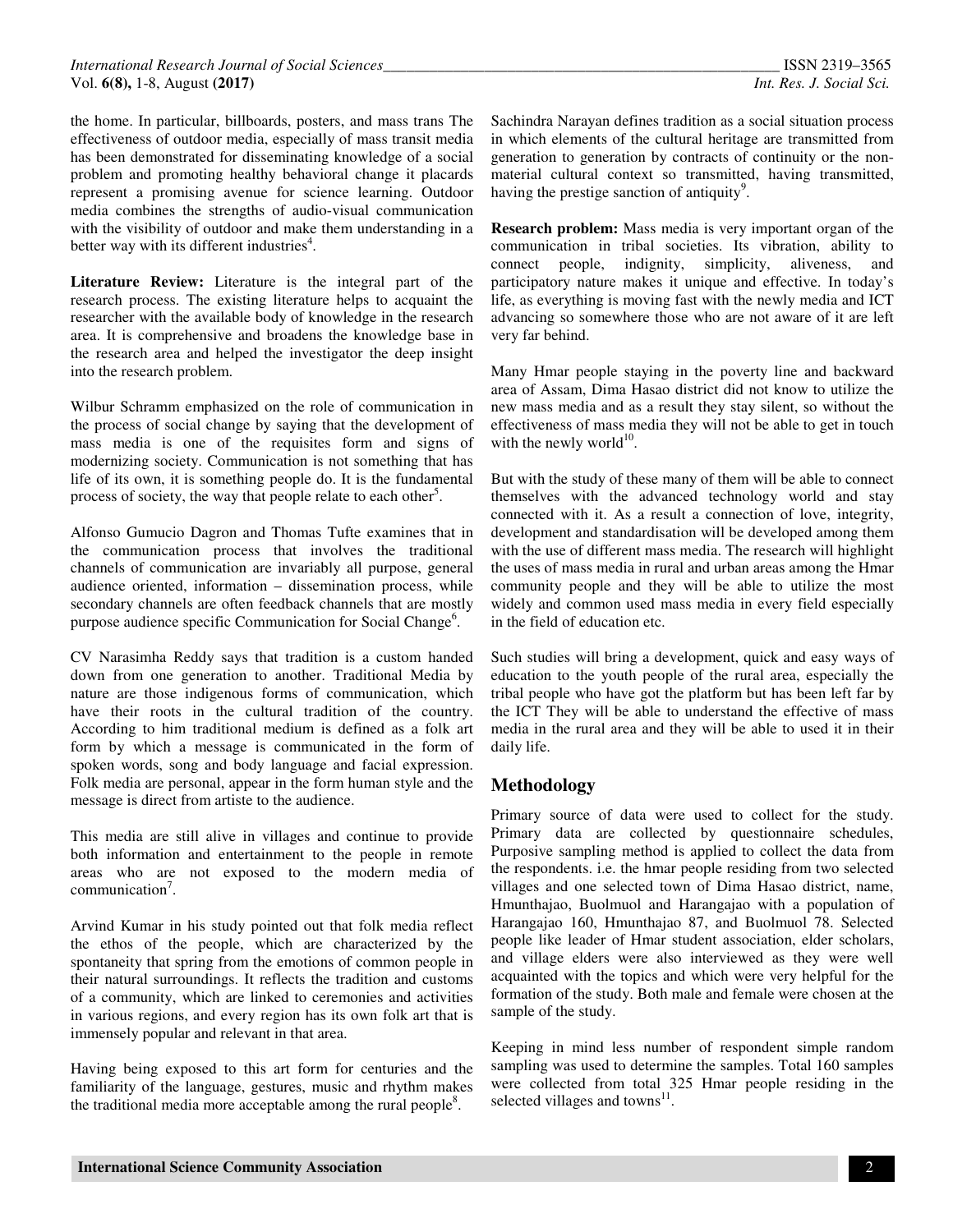## **Results and discussion**

#### **Table-1:** Age of the respondents.

|                 |        | Frequency | Percentage | Total   |
|-----------------|--------|-----------|------------|---------|
| $15 \text{ to}$ | Male   | 16        | 16.84%     | 23.75%  |
| 20 yrs          | Female | 22        | 33.84%     |         |
| 20 to 25        | Male   | 36        | 37.89%     | 32.50%  |
| yrs             | Female | 16        | 24.61%     |         |
| 25 to 30<br>yrs | Male   | 12        | 12.63%     | 18.125% |
|                 | Female | 17        | 26.15%     |         |
| Above           | Male   | 31        | 32.63%     | 25.62%  |
| 30 yrs          | Female | 10        | 15.38%     |         |
| Grand           | Male   | Female    |            | 160     |
| total           | 95     | 65        |            |         |

The above data shows that age within 20-25 years are interested in taking part of the new media as 32% of them take interest in the data work where as 25% are above age of 30 years. 23.75% of them take part in the age of 15-20 years and only 18% of them take part in the age of 25-30 years. Therefore it can be added that most of the respondents are in the age of teen ager.

|                   |        | Frequency | Percentage | Total  |
|-------------------|--------|-----------|------------|--------|
| Below             | Male   | 27        | 28.42%     | 26.25% |
| 10                | Female | 15        | 23.07%     |        |
|                   | Male   | 32        | 33.68%     | 30%    |
| 12 pass           | Female | 16        | 24.68%     |        |
|                   | Male   | 12        | 12.63%     | 12.5%  |
| Graduate          | Female | 8         | 12.30%     |        |
| Ρ.                | Male   | 4         | 4.21%      |        |
| Graduate          | Female | 6         | 9.23%      | 6.25%  |
| <b>Illiterate</b> | Male   | 20        | 21.05      |        |
|                   | Female | 20        | 30.76      | 25%    |
| Grand             | Male   | Female    |            |        |
| Total             | 95     | 65        |            | 160    |

Education being important parts to study for knowing the understanding of the people and also their social background, the Hmar people mostly still settle in the rural areas with their clans so the above data shows that most of the people are 12 pass with 30%, below 10 26% and 25% illiterate and 12% graduate with just 6.2% post graduate.

**Table-3:** Distribution of respondents on the basis of reading newspaper regularly.

|                |        | Frequency | Percentage | Total |
|----------------|--------|-----------|------------|-------|
| Yes            | Male   | 42        | 45%        | 45%   |
|                | Female | 29        | 44.61      |       |
| N <sub>0</sub> | Male   | 52        | 54.73%     | 55%   |
|                | Female | 36        | 55.38%     |       |
| Grand<br>total | Male   | Female    |            | 160   |
|                | 95     | 65        |            |       |

The above data shows that the people are less reader of newspaper as most of them do not get newspaper due to various facts and reasons, 55% of them do not read newspaper daily and where as only 45% of them are reading newspaper daily.

**Table-4:** Distribution of respondents on the basis of owning a radio.

|                |        | Frequency | Percentage | Total  |
|----------------|--------|-----------|------------|--------|
| Yes            | Male   | 56        | 58.94%     | 58.75% |
|                | Female | 38        | 58.46%     |        |
| N <sub>o</sub> | Male   | 39        | 41.05%     | 41.25% |
|                | Female | 27        | 41.53%     |        |
| Grand<br>total | Male   | Female    |            | 160    |
|                | 95     | 65        |            |        |

Radio is one of the main source of communication even where there is no reach of television etc and it is very important to know that the people still have the habit of listening or not. The above data shows that the radio means of communication is widely till today used among the people of Hmar community of Dima Hasao, as more than 58% of the people agrees that they have radio and 41% of them do not own it.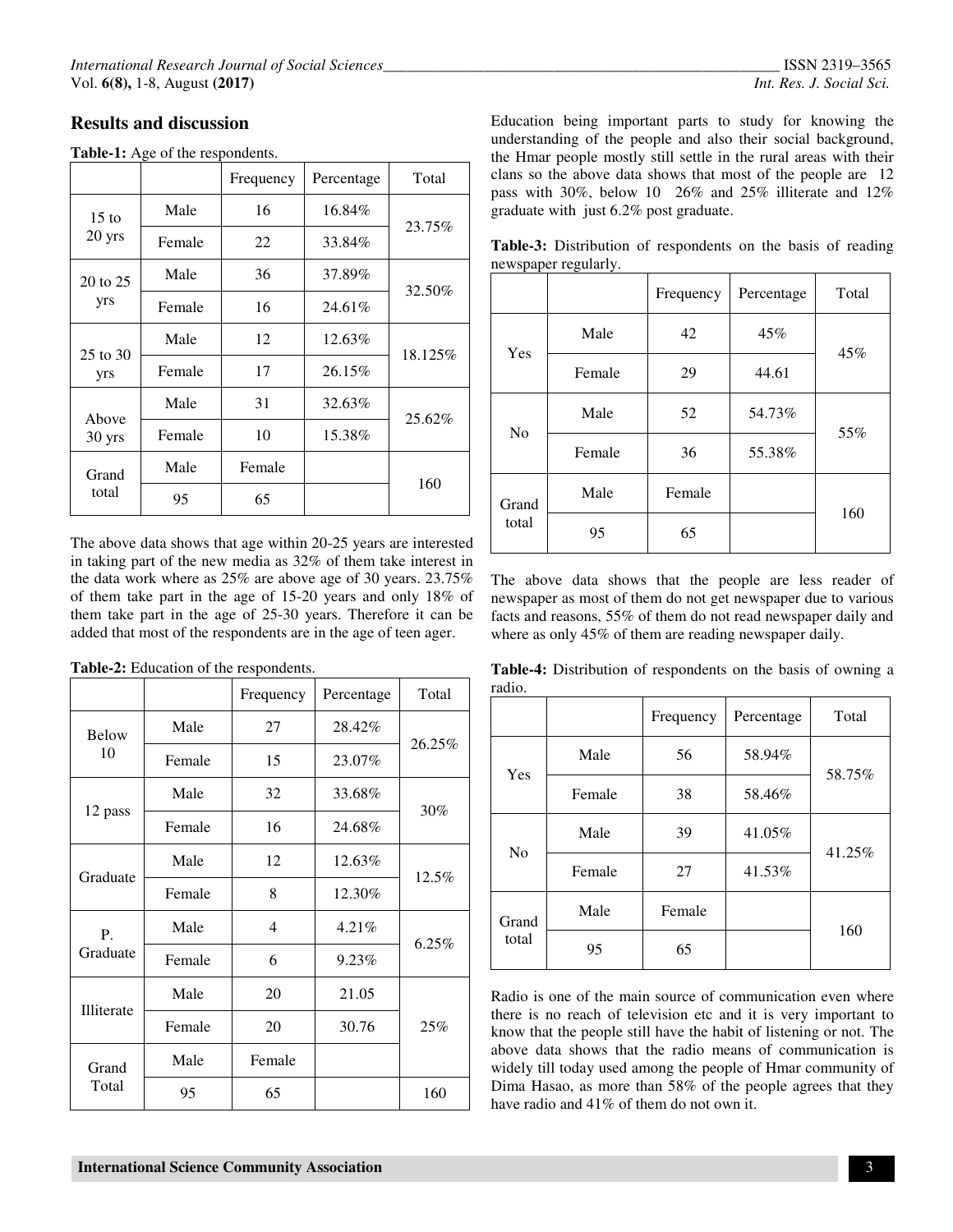|                |        | Frequency | $\%$   | Total   |
|----------------|--------|-----------|--------|---------|
| <b>News</b>    | Male   | 17        | 17.89% | 18.125% |
| paper          | Female | 12        | 18.46% |         |
| Radio          | Male   | 6         | 6.31%  | 5.625%  |
|                | Female | 3         | 4.61%  |         |
| T.V.           | Male   | 23        | 24.21% | 24.37%  |
|                | Female | 16        | 24.61% |         |
|                | Male   | 37        | 38.94% | 39.37%  |
| Internet       | Female | 26        | 40%    |         |
| Neighbour<br>& | Male   | 12        | 12.63% |         |
| friends        | Female | 8         | 12.30% | 12.5%   |
| Grand          | Male   | Female    |        |         |
| total          | 95     | 65        |        | 160     |

**Table-5:** Distribution of respondents on the basis of knowing their preferred source of information.

As the new media like internet is evolving, the people of the Hmar community are also using different types of media for their source of information. 39% of the people accept internet as their main source and 24 of them select TV. With lack of communication newspaper is very less used and only 18% of them accept it, radio is used by 5.625% and 12.5% of them take news from their friends and neighbor.

**Table-6:** Distribution of respondents on the basis of knowing why they mostly listen radio.

|                 |        | Frequency | Percentage | Total  |
|-----------------|--------|-----------|------------|--------|
| For             | Male   | 24        | 25.26%     |        |
| information     | Female | 16        | 24.61%     | 25%    |
| For             | Male   | 3         | $3.15\%$   | 5.62%  |
| music           | Female | 6         | 9.23%      |        |
| Own             | Male   | 30        | 31.57%     |        |
| dialect<br>news | Female | 18        | 27.69%     | 30%    |
| About           | Male   | 20        | 21.05%     | 25.62% |
| Local<br>news   | Female | 21        | 32.30%     |        |
| Got             | Male   | 18        | 18.94%     |        |
| habit           | Female | 4         | $6.15\%$   | 13.75% |
| Grand           | Male   | Female    |            |        |
| total           | 95     | 65        |            | 160    |

Listening radio is one of the most important facts for the student development, 25% of them listen because they wanted to hear their local news, 30% of them listen because they wanted to listen their own dialect and 25% of them listen to hear about all the news. This shows that the people are mostly interest in hearing about their own local dialect news and around the world that shows that they have the potential to grap all the news of mass media.

**Table-7:** Distribution of respondents on the basis of knowing how often they watch TV.

|                 |        | Frequency      | Percentage | Total   |
|-----------------|--------|----------------|------------|---------|
|                 | Male   | 22             | 23.15%     | 20.62%  |
| Daily           | Female | 9              | 18.38%     |         |
| $1$ or $2$      | Male   | 19             | 20%        |         |
| Times a<br>week | Female | 16             | 24.61%     | 22.5%   |
| $3$ or $4$      | Male   | 38             | 37.89%     |         |
| times<br>week   | Female | 30             | 46.15%     | 45.625% |
| More than       | Male   | 8              | 8.42%      | 8.12%   |
| 5 time<br>week  | Female | 5              | 7.69%      |         |
| Less than       | Male   | $\mathfrak{D}$ | 2.10%      |         |
| once a<br>week  | Female | 3              | 4.61%      | 3.125%  |
| Do not<br>watch | Male   | 6              | 2.10%      |         |
|                 | Female | $\overline{2}$ | 3.07%      | 5%      |
| Grand           | Male   | Female         |            |         |
| total           | 95     | 65             |            | 160     |

Television is very important source in order to get information and knowledge, it has been taken as and information source in order to know how the people think about the new electronic media as their guide and source of knowledge. The above data shows that 45.625% of people watch daily television where as 5% of them does not watch totally.

As internet is taken main factor of the research study, the above data shows that, 44.375% of the people use internet daily accessing various news and websites, 23.75% of them used once in a week, 21.875% of the access once in a month and only 10% of them access 24 hours a day. This shows that the Hmar people are also accessing internet although few of them have access 24 hours a day, may be all are students or having job.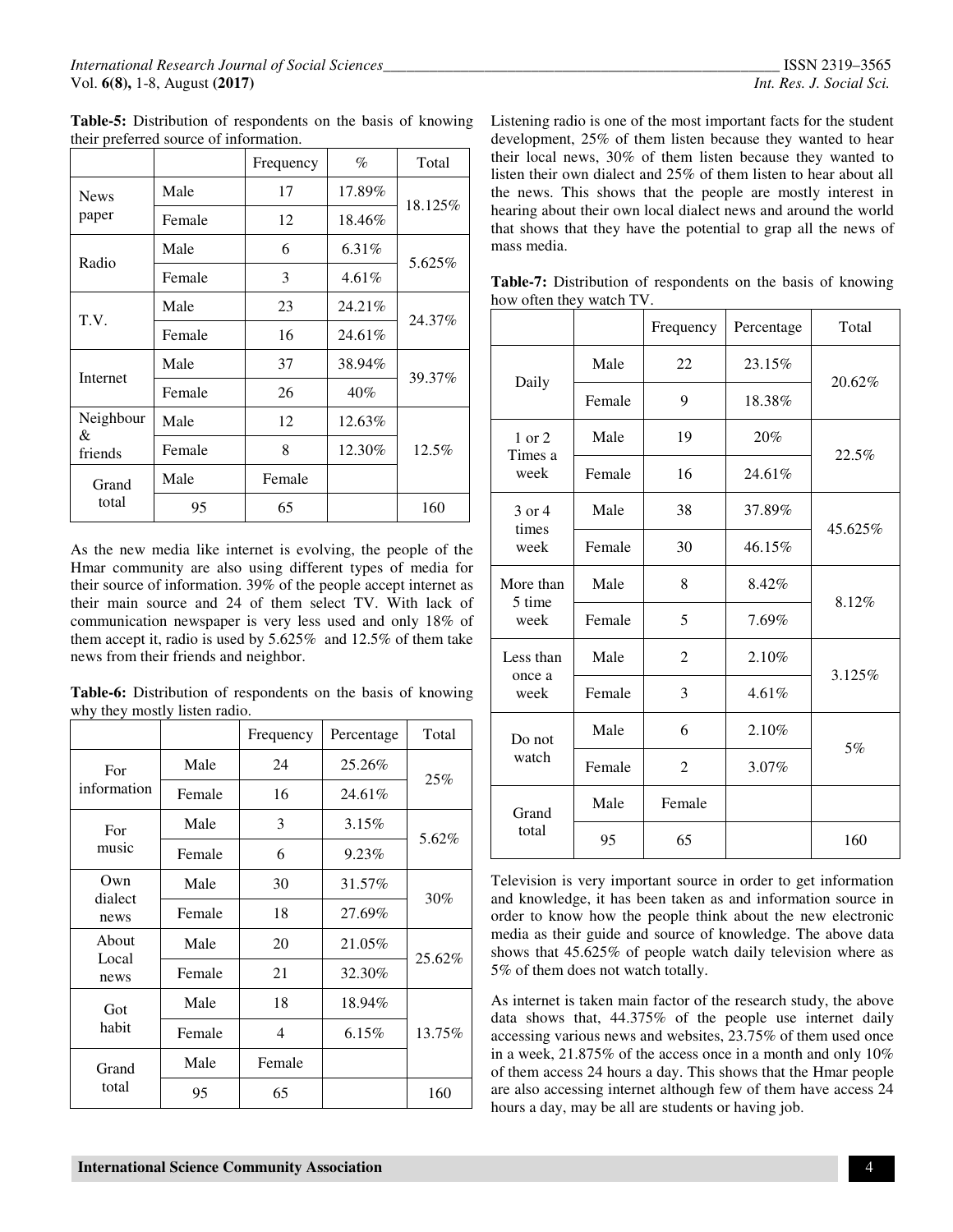|                   |        | Frequency | Percentage | Total   |
|-------------------|--------|-----------|------------|---------|
| Once a            | Male   | 21        | 22.105%    |         |
| week              | Female | 17        | 26.15%     | 23.75%  |
| Once a            | Male   | 26        | 27.36%     |         |
| month             | Female | 9         | 13.84%     | 21.87%  |
| Everyday          | Male   | 40        | 42.105%    | 44.375% |
|                   | Female | 31        | 47.69%     |         |
| 24 hours<br>a day | Male   | 8         | 8.42%      | $10\%$  |
|                   | Female | 8         | 12.30%     |         |
| Grand             | Male   | Female    |            | 160     |
| total             | 95     | 65        |            |         |

**Table-8:** Distribution of correspondence on the basis of knowing how often they access internet.

**Table-9:** Distribution of correspondence on the basis of knowing whether they own mobile phone.

|                |        | Frequency | Percentage | Total  |
|----------------|--------|-----------|------------|--------|
|                | Male   | 87        | 91.57%     | 91.25% |
| Yes            | Female | 59        | 90.76%     |        |
| No             | Male   | 8         | 8.42%      | 8.75%  |
|                | Female | 6         | 9.23%      |        |
| Grand<br>total | Male   | Female    |            | 160    |
|                | 95     | 65        |            |        |

Having mobile is taken as a factor in the research. If the respondents have a mobile than he can also access internet and be able to link with the whole world. Exposure of this can be able to link him with their different areas of development.

Modern mass media creates lots of impact among the students thoughts and ideas, so this above data clearly shows that modern source of media is working as demotivational among the student of rural areas in order to compete them with the urban students. More than half of the people agree with this reason and where as only 28% people are against of it.

| Table-10: Coming of modern mass media system is working as |  |
|------------------------------------------------------------|--|
| demotivational factor for the rural students               |  |

|                |        | Frequency | Percentage | Total  |
|----------------|--------|-----------|------------|--------|
| Yes            | Male   | 55        | 57.89%     | 56.88% |
|                | Female | 36        | 55.38%     |        |
| No             | Male   | 30        | 31.58%     | 28.13% |
|                | Female | 15        | 23.08%     |        |
| Can't<br>say   | Male   | 10        | 10.53%     | 15%    |
|                | Female | 14        | 21.54%     |        |
| Grand<br>total | Male   | Female    |            |        |
|                | 95     | 65        |            | 160    |

**Table-11:** Distribution of respondents in order to know the education system got changes due to the highly influence of the new mass media in the urban areas of the students.

|                      |        | Frequency      | Percentage | Total  |
|----------------------|--------|----------------|------------|--------|
| Strongly<br>agreed   | Male   | 18             | 18.95%     | 18.75% |
|                      | Female | 12             | 18.46%     |        |
| Agree                | Male   | 34             | 35.79%     | 46.25% |
|                      | Female | 40             | 61.54%     |        |
| Can't<br>say         | Male   | 20             | 21.05%     | 17.50% |
|                      | Female | 8              | 12.31%     |        |
| Disagree             | Male   | 15             | 15.79%     | 11.25% |
|                      | Female | 3              | $4.62\%$   |        |
| Strongly<br>disagree | Male   | 8              | 8.42%      | 6.25%  |
|                      | Female | $\overline{2}$ | 3.08%      |        |
| Grand<br>total       | Male   | Female         |            | 160    |
|                      | 95     | 65             |            |        |

The Table above shows that the education system in the rural areas has got changes in the newly introduced media and among this highly influence cinema in TV is also one of the factor, as 46 person people agress with this. And 17% people are not so much concern of this about and only 11% of the people disagree with this.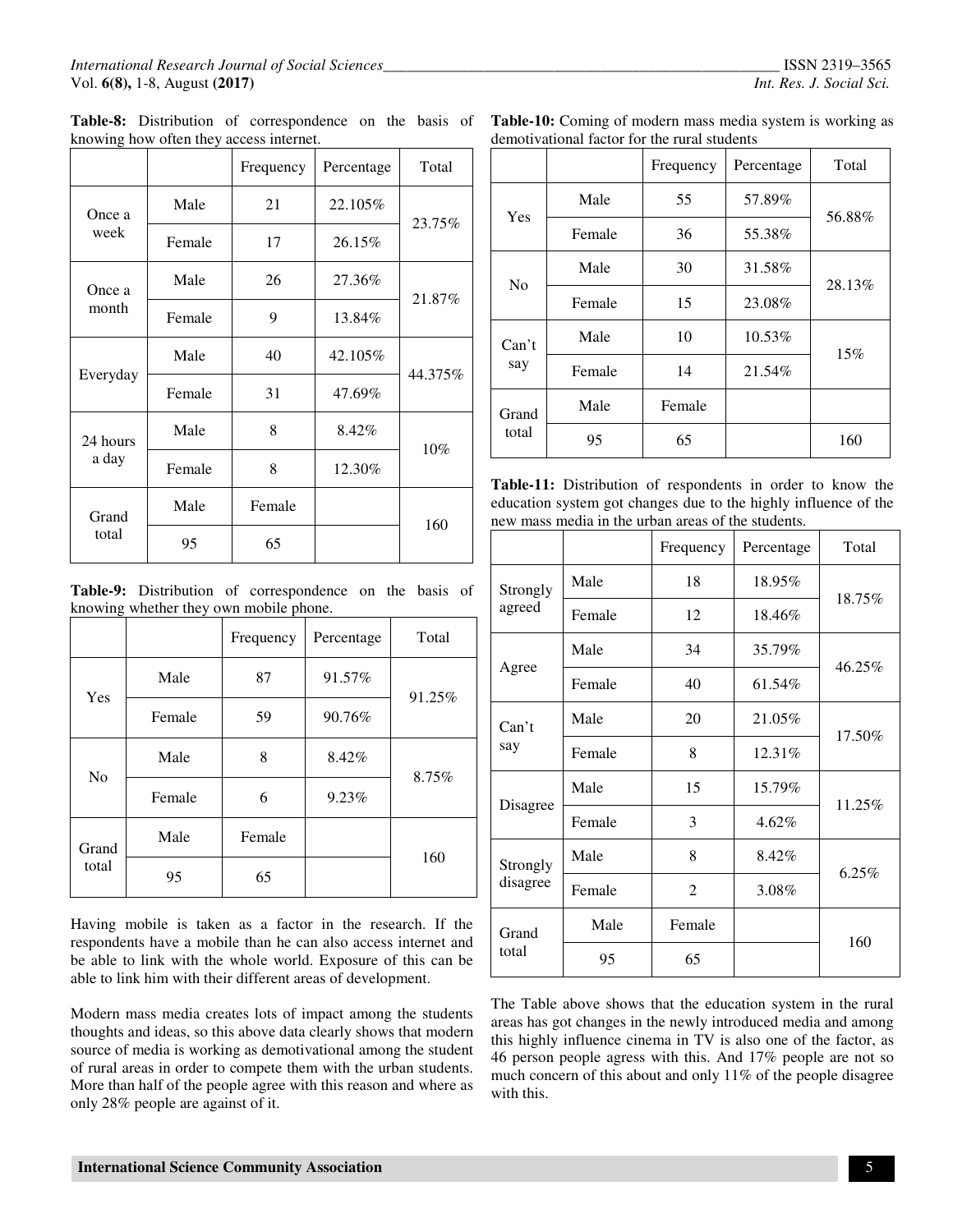From this Table it is clear that the highly influence mass media among the urban areas creates lots of impact in the education field of the rural areas students.

**Summary of findings:** The demographic profile of the respondents can be summarized as follows -

The data has been gathered from three villages and one urban settlement namely Harangjao. Out of total 160 responses 70 have been collected from urban area and 90 from rural area. The names of the villages included into study are Harangjao with population around 160, Boulmuol with around 87 populations, and Hmunthajao with around 78 populations.

Total 160-questionnaire schedule was used to gather the first hand information. Here, attempt has been made to analyze the profile of the respondents in Dima Hasao district of Assam. The variables used to analyze the data are sex, age, educational qualification, uses of mass media etc.

The data reveals that more than half of the respondents' i.e. 59.37 % are male and 40.63% are female. The study represents that the male are more open than female. It also shows the male dominance over female in Hmar community in Dima Hasao District, Assam.

Majority of the respondents fall in the age group of 20-25 years with 32.52 percent followed by 31-40 years of 25.62 percent. Lowest percent of 18.125% falls under the age group between 25 to 30 years.

The data shows that majority of the respondents' attained education 12 pass with 30 percent followed by illiterate people with 25 percent. Respondents who have the higher qualification of PG and more got the lowest percentage of 6.24. The data also represents that among the Hmar community of Dima Hasao District, the literacy rate, in term of higher education is very low.

In the media profile an attempt has been made to find out the media exposure of the respondents among the Hmar community of Dima Hasao district of Assam.

The Table indicates that the reading habit of Newspaper is low with 45 percent while majority with 55 percent did not read regularly. The data indicates that the students of the rural areas are getting very low access to news paper comparing to the students of the urban areas.

The data shows that majority of the respondents (45.625 percent) watch television only 3 or 4 times a week while only 20.62 percent of respondents watch daily. 3.125 watch less than once a week. The table indicates the poor audio-visual media exposure among the rural areas of the Hmar dominating places.

The data reveals that only few respondents have access to internet with only 18.125 percent while 8I.87 percent have no access to it. The data indicates that the Hmar students of the rural places have a very low access to internet in comparing to the rural areas students.

The study shows a surprising result in this area. Data reveals that despite the poor network more than half of the total respondents use mobile phone with 91.25 percent. 8.75 did not use it. It is seen that even illiterate people are using it and It has become an important means of communication among the peoples. They have even found out the place where the network is available and made it like a waiting shed. Thus the table indicates that among the Hmar people of the Dima Hasao district Assam, mobile phone using is high.

The data shows that mass media is more effective among the Hmar society than other 63% of the people are in support, whereas only 3.7% disagree with this. This data clearly shows that in this advance world, media is widely used and is effective in bringing change among Hmar people and in the field of education for the student.

Most of the Hmar people are habited in the remote areas and they settled in the hilly areas, so they have less education and as a result other languages are less understood<sup>12</sup>. The village peoples easily understand with its local languages, oral, sign etc. The data shows that 17% of the people agree and 35% strongly agree that information given by electronic media like radio is reliable for them and only 11% of them disagree and 6.4% strongly disagree with this and 28.24% are not able to say anything. This clearly shows that Mass media is still playing an important role in the medium of education and other information sector to the Hmar people.

The Hmar people are quite hard working people and very aggressive in order to learn something especially in the field of their education and society development, they worked in a group and formed an organization if required for their education. They use all the traditional media of communication in order to let the message know by the village elderly people and younger children Dena Lal 200813. Majority of the people agrees that mass media is still playing effective and strong role among the Hmar community. They still today use its various media like the electronic and print media with its various ways; in their socio-cultural life and social bonding in order for their development.

## **Conclusion**

Mass media comprise all forms of communication, which may be in the form of oral, view, reading, writing, hearing etc. An attempt has been made to analyze the status of mass media practices, transformation, changes, effectiveness etc. The study reveals that the mass communication and its features is very important in the Hmar community youth.

The choice of modern media has become more common in modern society. Researcher observed that there are many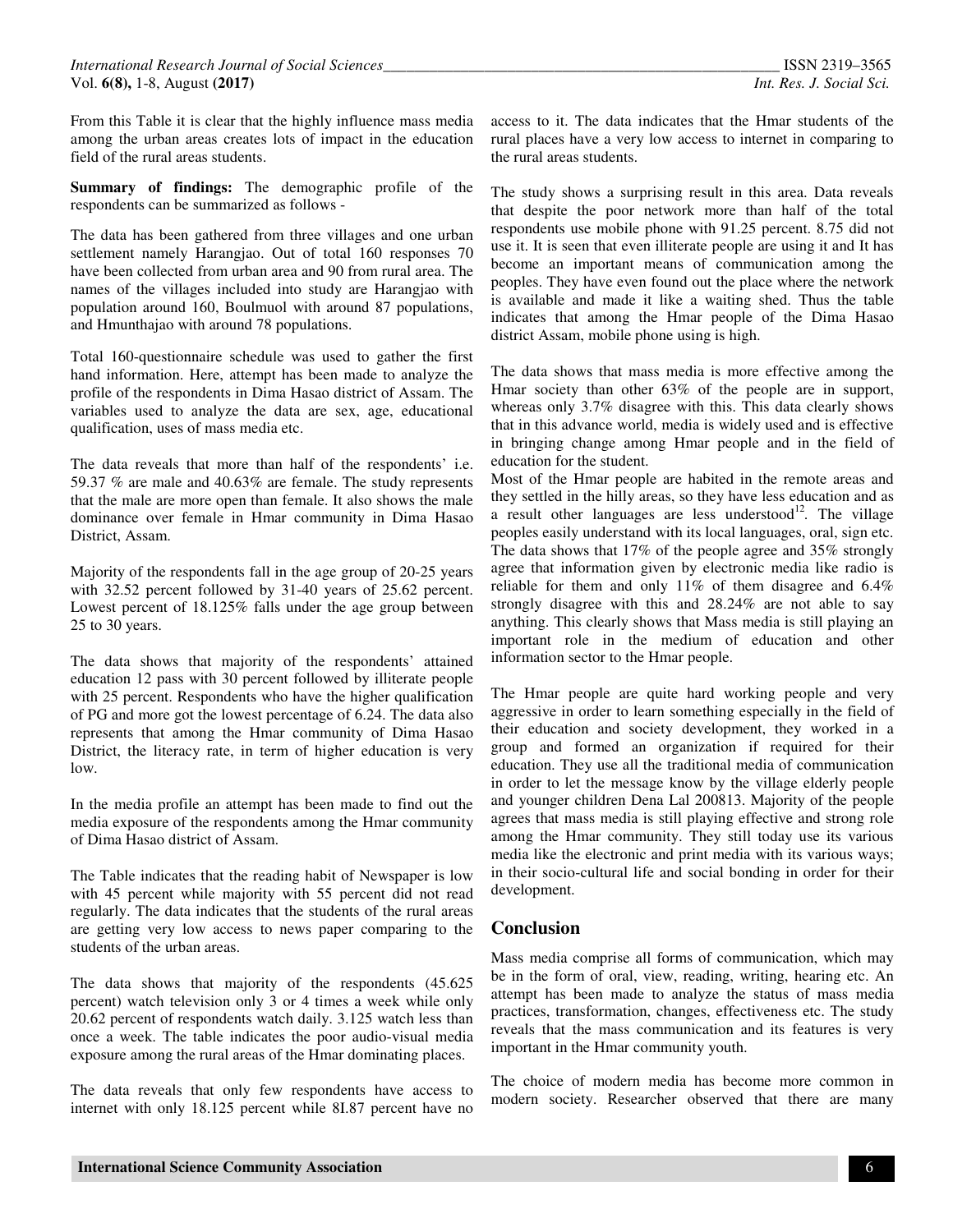changes among the urban youth due to the influence of new media etc as they acquire much knowledge and are getting much scope in every field.

Today the practice of mass media is gaining its standard through its various parts. It is because of high standard of modern and new media system. Changes in the education among the Hmar youth can be seen due to many factors like modern education; coming in contact with other culture, settling down from rural to urban etc.

Mass media is effective in social communication because of its genuineness and dependability. But many people do not know the use of it and they could not developed people, but mass media with its easy and oral way can be used to educate this uneducated people.

Since the rural youth are very much lack behind in this new media age, it would be good if a refresher course or conferences were organized from time to time so that the Rural youth would also have much access and understanding to the modern world.

Although we are marching to the modern society, role of mass media plays important in the formation of a society and forming it. Level of understanding will be high if all the youth in these days are communicated through the newly parts of mass media because it exists with them. In the present days, realizing the importance of the mass media, people started giving more importance to it than before.

#### **Appendix I Questionnaire schedule**

| Today's date $\qquad \qquad \qquad =$                                                                                                                             |
|-------------------------------------------------------------------------------------------------------------------------------------------------------------------|
|                                                                                                                                                                   |
|                                                                                                                                                                   |
|                                                                                                                                                                   |
|                                                                                                                                                                   |
|                                                                                                                                                                   |
| Sex (circle): male female                                                                                                                                         |
| $1)$ Age?<br>a) 15-20 yrs b) 20-25 yrs c) 25-30 yrs d) above 30<br>2) Education of the respondent?<br>a) Below 10 b) 12 pass c)graduate d) post graduate and more |
| e) illiterate                                                                                                                                                     |
| 3) Do you read newspaper regularly?<br>a) Yes b) No                                                                                                               |
| 4) Do you own a radio?<br>a) Yes b) No                                                                                                                            |
| 5) What is your preferred source of information?                                                                                                                  |

| N  | $\pmb{\zeta}$<br>a) News paper b) radio c) television d) internet |
|----|-------------------------------------------------------------------|
| h  | e) Neighbor & friends                                             |
|    | 6) Why do you listen mostly to radio?                             |
| ls | b) for listening music's<br>a) For information                    |
| υf | c) for listening own dialect news                                 |
| n  | d) Information about local news etc<br>e) just got habit          |
| e  |                                                                   |
| g  | 7) How often do you watch TV?                                     |
|    | a) Daily b) once or twice a week<br>c) 3 or 4 time a week         |
| S  | 8) How often do you access the internet?                          |
| N  | a) Once a week<br>b) once a month<br>c) everyday                  |
| S. | e) 24 hours a day                                                 |
| S  |                                                                   |

9) Do you own mobile phone? a) Yes b) No

10) Coming of modern mass media system is working as demotivational factor?

Yes No can't say

11) Influence of the new mass media changes the education system in the urban areas of the students?

| Strongly<br>agreed | agreed | Can't say | disagree | Strongly<br>disagree |
|--------------------|--------|-----------|----------|----------------------|
|                    |        |           |          |                      |

#### **References**

- **1.** Joshi Uma (1999). Textbook of Mass communication and Media. Anmol Publications, New Delhi.
- **2.** Mass Media (2017). What Is Mass Media? Definition, Types, Influence & Examples. Video & Lesson Transcript | Study.com ,accessed on 4th june 2017 http://study.com/academy/lesson/what-is-mass-mediadefinition-types-influence-examples.html
- **3.** Aggarwal Vir Bala and Gupta V.S. (2001). Handbook of Journalism and Mass Communication. Concept Publishing Company, New Delhi-11005(India) ISBN-81-7022-881-6.
- **4.** Balan K.R. and Rayadu C.S. (1994). Effective Communication. Beacon Books, New Delhi.
- **5.** Schramm Wilbur (1964). Mass media and national development: The role of information in the developing countries. Stanford University Press, 25. ISBN - 8121206715.
- **6.** Dagron Gumucio Alfonso and Tufte Thomas (2006). Communication for Social Change Anthology: Historical and Contemporary Readings. Communication for Social Change Consortium, Inc., 1st edition, ISBN-10: 0977035794.